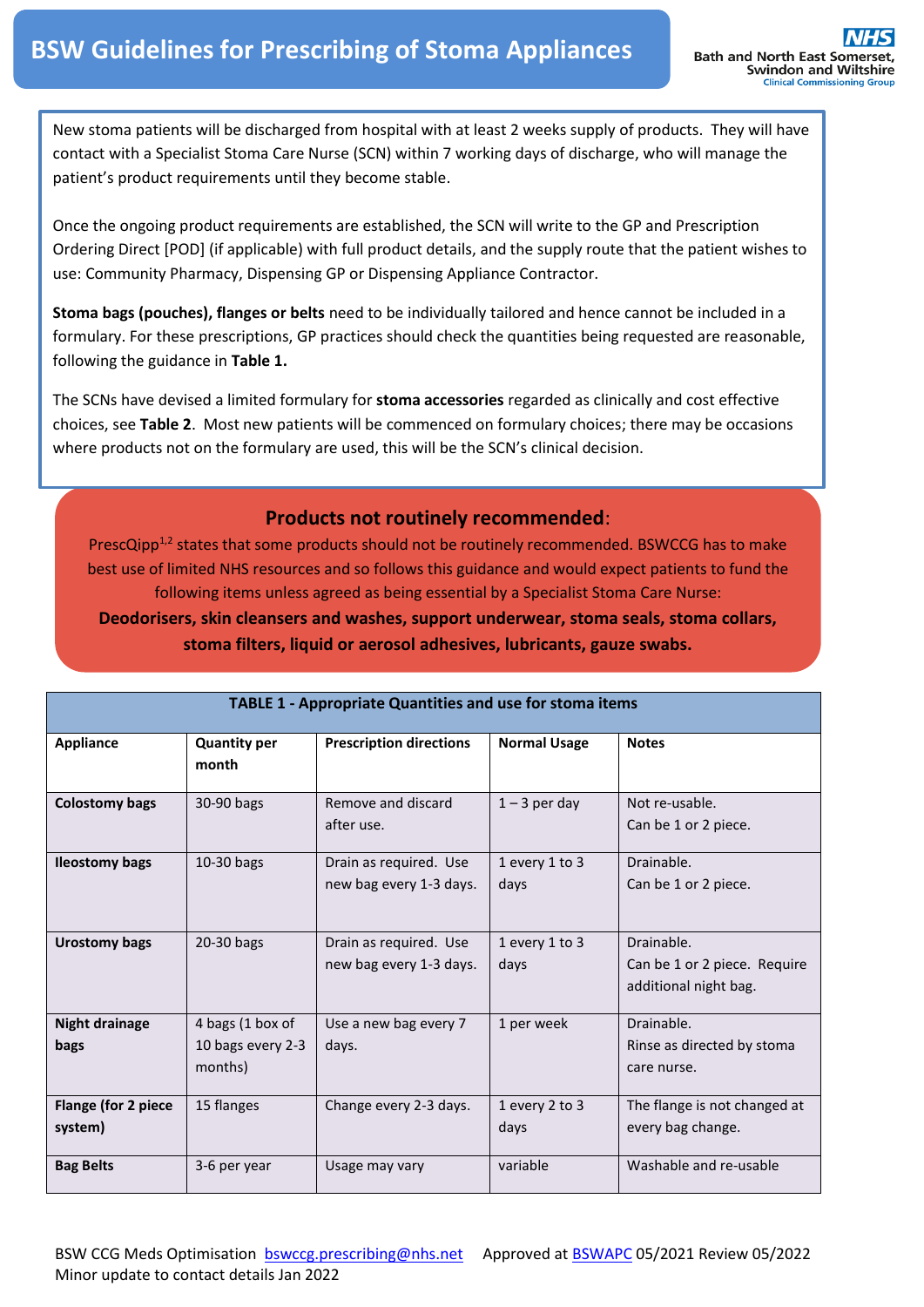| TABLE 2 - Stoma accessory products can be prescribed in primary care as follows: (cont. overleaf) |           |        |               |                                |  |
|---------------------------------------------------------------------------------------------------|-----------|--------|---------------|--------------------------------|--|
|                                                                                                   | Pack/size | Price* | Product code  | Quantity p/m and comments      |  |
| <b>Medical adhesive removers - Sprays</b>                                                         |           |        |               | 1 x 50ml can per 30 pouches    |  |
| <b>Peak Medical Offmate</b>                                                                       | 50ml      | £5.10  | <b>OM50</b>   | No fragrance                   |  |
| <b>Opus Healthcare Lift Plus 360</b>                                                              | 50ml      | £5.30  | 5506          | No fragrance                   |  |
| <b>Opus Healthcare Liftplus 360</b>                                                               | 50ml      | £5.30  | 5507          | Citrus fragrance               |  |
| <b>Rhodes Pharm Ltd Stocare</b>                                                                   | 50ml      | £5.30  | STC100        | No fragrance                   |  |
| <b>Clinimed Clinipeel</b>                                                                         | 50ml      | £5.58  | 4501          | No fragrance                   |  |
| <b>Coloplast Brava</b>                                                                            | 75ml      | £10.05 | 12012         | No fragrance                   |  |
| <b>Dansac Easispray</b>                                                                           | 50ml      | £6.84  | 083-01        | No fragrance                   |  |
| <b>Respond Healthcare Peel</b>                                                                    | 50ml      | £6.90  | <b>OPN50</b>  | Various fragrances             |  |
| <b>Salts Wipeaway</b>                                                                             | 50ml      | £6.91  | <b>WAP</b>    | Mint fragrance                 |  |
| <b>Medical adhesive removers - Wipes</b>                                                          |           |        |               | 1 box of 30 per month          |  |
| <b>Rhodes Pharm Ltd Stocare</b>                                                                   | 30        | £8.50  | <b>STC200</b> |                                |  |
| <b>Salts Wipeaway</b>                                                                             | 30        | £9.01  | WAP2          | Mint fragrance                 |  |
| <b>Peak Medical Offmate</b>                                                                       | 30        | £9.06  | <b>OM30</b>   |                                |  |
| <b>Opus Lift</b>                                                                                  | 30        | £9.40  | 5500          |                                |  |
| <b>Respond Healthcare adhesive</b><br>remover wipes                                               | 30        | £9.61  | MRW1          |                                |  |
| <b>Skin barrier wipes</b>                                                                         |           |        |               | 1 box of 30 per month          |  |
| Salts peri-prep protective wipes                                                                  | 30        | £16.57 | PPS1          | $0.55$ /wipe                   |  |
| <b>Trio Elisse</b>                                                                                | 30        | £19.98 | TR203         | $0.66$ /wipe                   |  |
| <b>Respond Guard non sting barrier</b>                                                            | 30        | £21.88 | RMC3          | 0.72/wipe - Lavender fragrance |  |
| Pelican Healthcare Vitamin E barrier<br>wipe                                                      | 30        | £23.06 | 130300E       | $0.77$ /wipe                   |  |
| Coloplast Brava skin barrier wipe                                                                 | 30        | £23.26 | 12021         | $0.78$ /wipe                   |  |
| Dansac Non sting protective wipe                                                                  | 30        | £24.69 | 081-30        | $0.81$ /wipe                   |  |
| <b>Skin barrier wands</b>                                                                         |           |        |               | 1 wand per pouch change        |  |
| <b>Mediderma S Non sting wand</b>                                                                 | 5         | £3.70  | 61076         |                                |  |